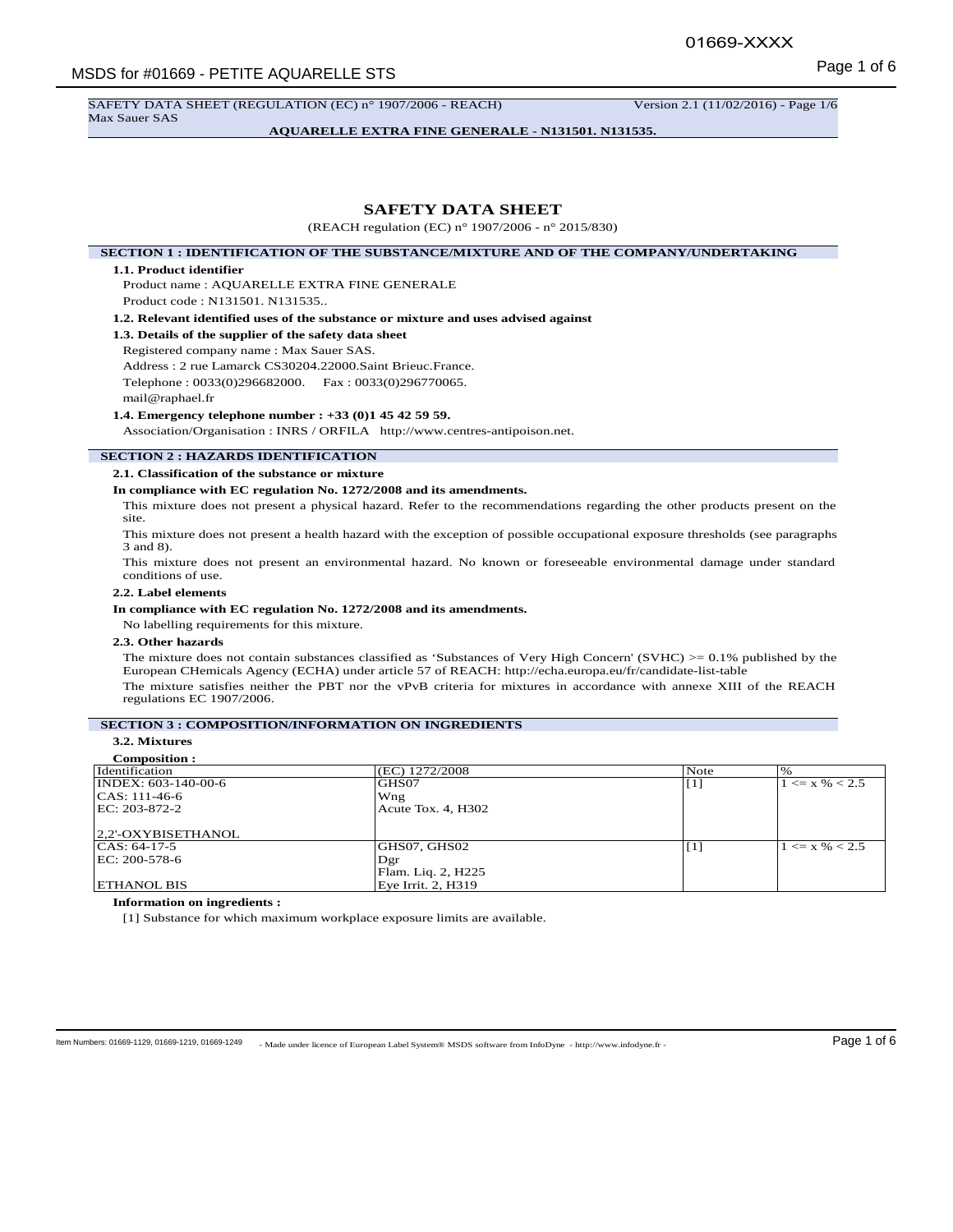## **AQUARELLE EXTRA FINE GENERALE - N131501. N131535.**

# **SECTION 4 : FIRST AID MEASURES**

As a general rule, in case of doubt or if symptoms persist, always call a doctor.

NEVER induce swallowing by an unconscious person.

# **4.1. Description of first aid measures**

## **In the event of swallowing :**

Seek medical attention, showing the label.

**4.2. Most important symptoms and effects, both acute and delayed**

# No data available.

**4.3. Indication of any immediate medical attention and special treatment needed** No data available.

# **SECTION 5 : FIREFIGHTING MEASURES**

### Non-flammable.

### **5.1. Extinguishing media**

### **5.2. Special hazards arising from the substance or mixture**

A fire will often produce a thick black smoke. Exposure to decomposition products may be hazardous to health.

Do not breathe in smoke.

In the event of a fire, the following may be formed :

- carbon monoxide (CO)
- carbon dioxide (CO2)

### **5.3. Advice for firefighters**

No data available.

### **SECTION 6 : ACCIDENTAL RELEASE MEASURES**

**6.1. Personal precautions, protective equipment and emergency procedures**

Consult the safety measures listed under headings 7 and 8.

### **For first aid worker**

First aid workers will be equipped with suitable personal protective equipment (See section 8).

### **6.2. Environmental precautions**

Contain and control the leaks or spills with non-combustible absorbent materials such as sand, earth, vermiculite, diatomaceous earth in drums for waste disposal.

Prevent any material from entering drains or waterways.

**6.3. Methods and material for containment and cleaning up**

Clean preferably with a detergent, do not use solvents.

# **6.4. Reference to other sections**

No data available.

## **SECTION 7 : HANDLING AND STORAGE**

Requirements relating to storage premises apply to all facilities where the mixture is handled.

# **7.1. Precautions for safe handling**

Always wash hands after handling.

### **Fire prevention :**

Prevent access by unauthorised personnel.

### **Recommended equipment and procedures :**

For personal protection, see section 8.

Observe precautions stated on label and also industrial safety regulations.

## **Prohibited equipment and procedures :**

No smoking, eating or drinking in areas where the mixture is used.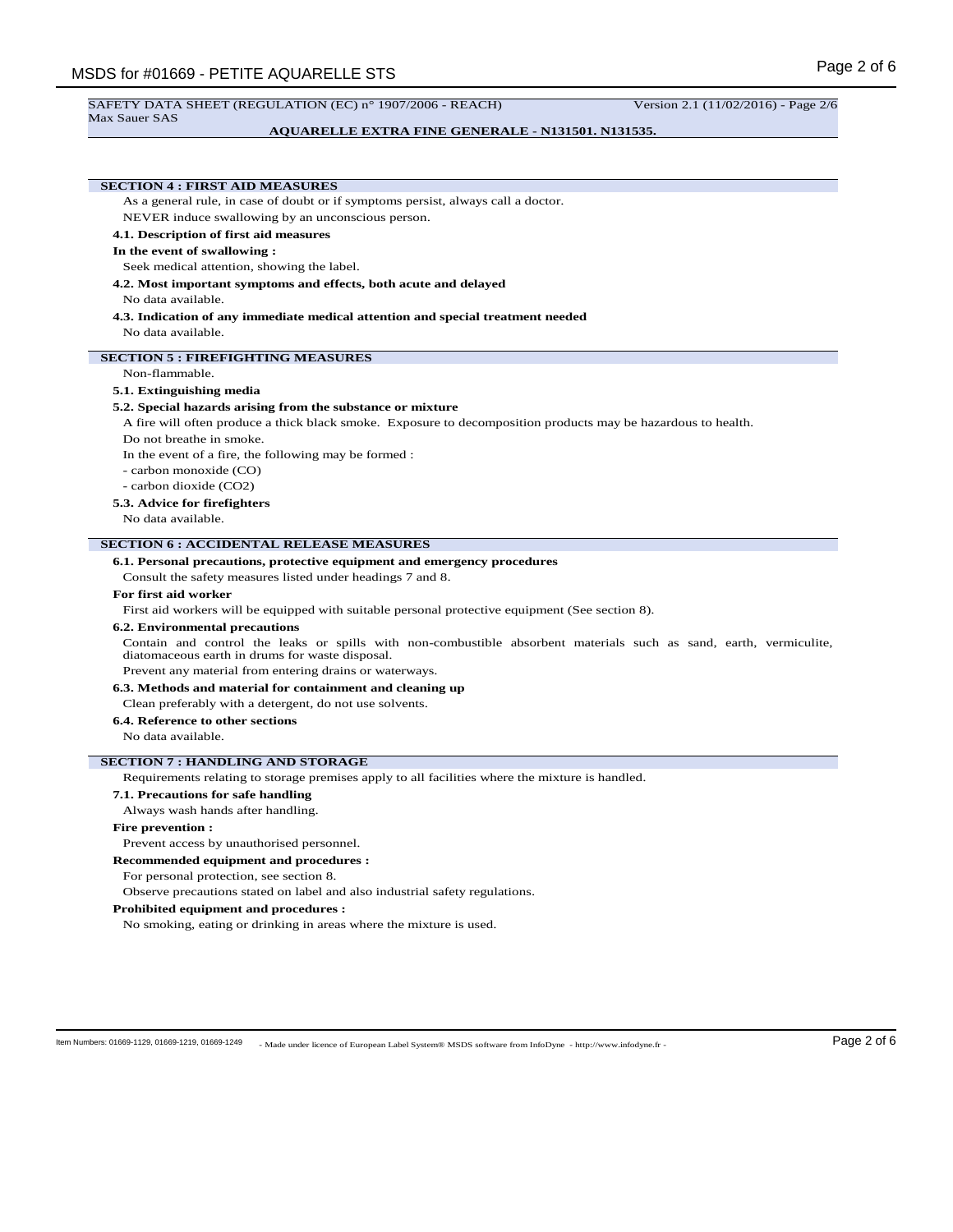### SAFETY DATA SHEET (REGULATION (EC) n° 1907/2006 - REACH) Version 2.1 (11/02/2016) - Page 3/6 Max Sauer SAS **AQUARELLE EXTRA FINE GENERALE - N131501. N131535.**

# **7.2. Conditions for safe storage, including any incompatibilities**

No data available.

**Storage**

Keep out of reach of children.

# **Packaging**

Always keep in packaging made of an identical material to the original.

**7.3. Specific end use(s)**

No data available.

# **SECTION 8 : EXPOSURE CONTROLS/PERSONAL PROTECTION**

# **8.1. Control parameters**

# **Occupational exposure limits :**

- ACGIH TLV (American Conference of Governmental Industrial Hygienists, Threshold Limit Values, 2010) :

| <b>CAS</b>                                                | TWA:                 | STEL:                 | Ceiling: | Definition:          | Criteria: |         |
|-----------------------------------------------------------|----------------------|-----------------------|----------|----------------------|-----------|---------|
| $64 - 17 - 5$                                             | $1000$ ppm           | ۰                     |          |                      |           |         |
| - Germany - AGW (BAuA - TRGS 900, 21/06/2010) :           |                      |                       |          |                      |           |         |
| <b>CAS</b>                                                | VME:                 | VME:                  | Excess   | <b>Notes</b>         |           |         |
| $111 - 46 - 6$                                            | $10 \text{ ml/m}$ 3  | $44 \text{ mg/m}$     | 4(I)     | DFG. Y               |           |         |
| $64 - 17 - 5$                                             | $500 \text{ ml/m}$ 3 | $960 \text{ mg/m}$    | 2(II)    | DFG. Y               |           |         |
| - France (INRS - ED984 : 2008) :                          |                      |                       |          |                      |           |         |
| <b>CAS</b>                                                | $VME-ppm$ :          | $VME-mg/m3: VLE-ppm:$ |          | $VLE-mg/m3$ : Notes: |           | TMP No: |
| $64 - 17 - 5$                                             | 1000                 | 1900                  | 5000     | 9500                 |           | 84      |
| - UK / WEL (Workplace exposure limits, EH40/2005, 2007) : |                      |                       |          |                      |           |         |
| <b>CAS</b>                                                | TWA:                 | STEL:                 | Ceiling: | Definition:          | Criteria: |         |
| $111 - 46 - 6$                                            | 23 ppm               |                       |          |                      |           |         |
| $64 - 17 - 5$                                             | $1000$ ppm           | ۰                     |          |                      |           |         |

### **8.2. Exposure controls**

**Personal protection measures, such as personal protective equipment**

Pictogram(s) indicating the obligation of wearing personal protective equipment (PPE) :



Use personal protective equipment that is clean and has been properly maintained.

Store personal protective equipment in a clean place, away from the work area.

Never eat, drink or smoke during use. Remove and wash contaminated clothing before re-using. Ensure that there is adequate ventilation, especially in confined areas.

# **- Eye / face protection**

Avoid contact with eyes.

Use eye protectors designed to protect against liquid splashes

Before handling, wear safety goggles in accordance with standard EN166.

# **- Hand protection**

Wear suitable protective gloves in the event of prolonged or repeated skin contact.

- Type of gloves recommended :
- Natural latex
- **Body protection**

Work clothing worn by personnel shall be laundered regularly.

After contact with the product, all parts of the body that have been soiled must be washed.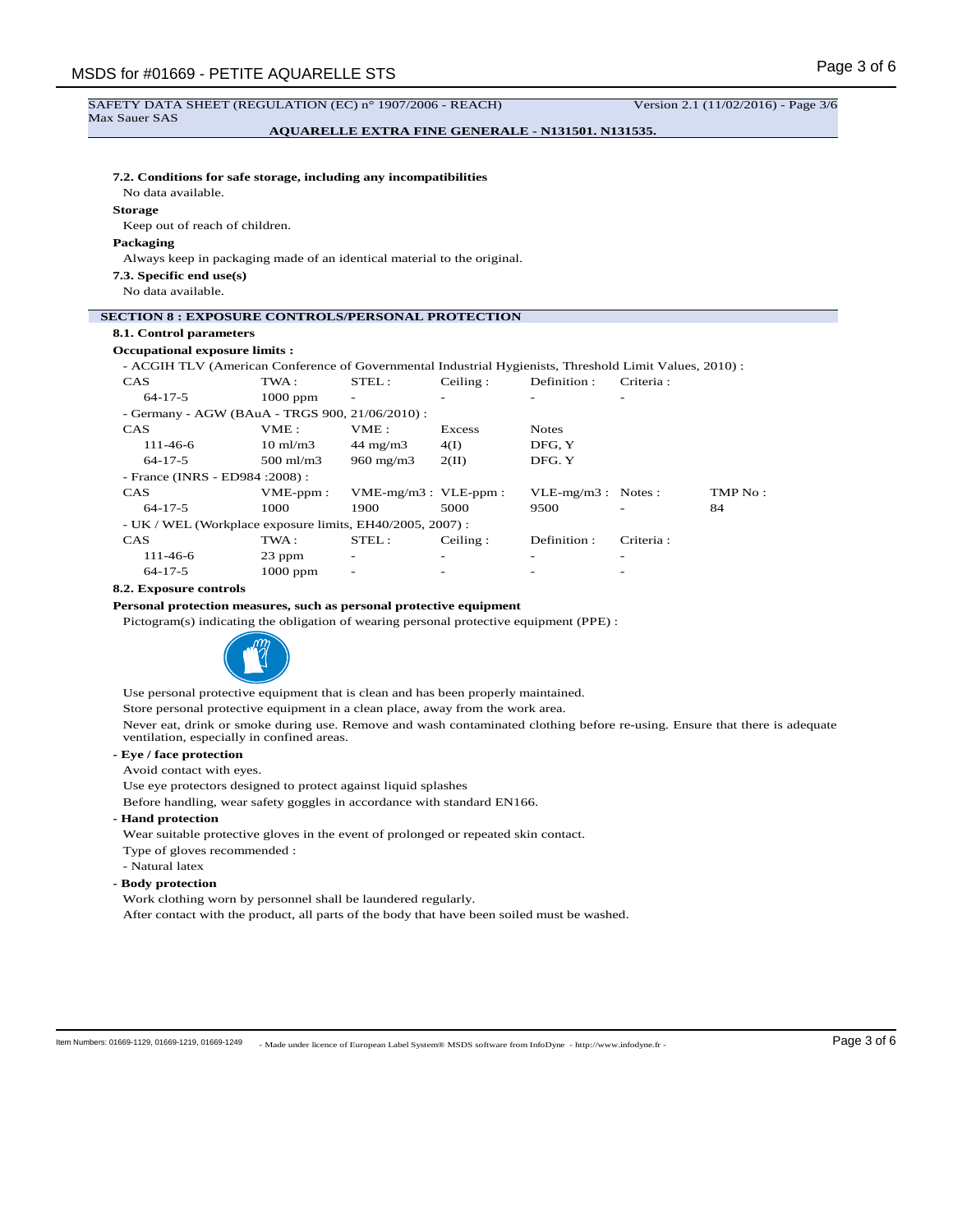### SAFETY DATA SHEET (REGULATION (EC) n° 1907/2006 - REACH) Version 2.1 (11/02/2016) - Page 4/6 Max Sauer SAS

| <b>AQUARELLE EXTRA FINE GENERALE - N131501. N131535.</b> |  |
|----------------------------------------------------------|--|
|                                                          |  |

| 9.1. Information on basic physical and chemical properties                                        |                 |  |
|---------------------------------------------------------------------------------------------------|-----------------|--|
| <b>General information:</b>                                                                       |                 |  |
| Physical state:                                                                                   | Viscous liquid. |  |
| Important health, safety and environmental information                                            |                 |  |
| $pH$ :                                                                                            | Not stated.     |  |
|                                                                                                   | Slightly basic. |  |
| Boiling point/boiling range:                                                                      | Not specified.  |  |
| Flash point interval:                                                                             | Not relevant.   |  |
| Vapour pressure $(50^{\circ}$ C) :                                                                | Not relevant.   |  |
| Density:                                                                                          | >1              |  |
| Water solubility:                                                                                 | Dilutable.      |  |
| Melting point/melting range:                                                                      | Not specified.  |  |
| Self-ignition temperature :                                                                       | Not specified.  |  |
| Decomposition point/decomposition range :                                                         | Not specified.  |  |
| 9.2. Other information                                                                            |                 |  |
| No data available.                                                                                |                 |  |
| <b>SECTION 10 : STABILITY AND REACTIVITY</b>                                                      |                 |  |
| 10.1. Reactivity                                                                                  |                 |  |
| No data available.                                                                                |                 |  |
| 10.2. Chemical stability                                                                          |                 |  |
| This mixture is stable under the recommended handling and storage conditions in section 7.        |                 |  |
|                                                                                                   |                 |  |
| 10.3. Possibility of hazardous reactions                                                          |                 |  |
| No data available.                                                                                |                 |  |
| 10.4. Conditions to avoid                                                                         |                 |  |
|                                                                                                   |                 |  |
| 10.5. Incompatible materials                                                                      |                 |  |
| 10.6. Hazardous decomposition products                                                            |                 |  |
| The thermal decomposition may release/form :                                                      |                 |  |
| - carbon monoxide (CO)<br>- carbon dioxide (CO2)                                                  |                 |  |
|                                                                                                   |                 |  |
| 11.1. Information on toxicological effects                                                        |                 |  |
| No data available.                                                                                |                 |  |
| 11.1.1. Substances                                                                                |                 |  |
| No toxicological data available for the substances.                                               |                 |  |
| 11.1.2. Mixture                                                                                   |                 |  |
| <b>SECTION 11 : TOXICOLOGICAL INFORMATION</b><br>No toxicological data available for the mixture. |                 |  |
|                                                                                                   |                 |  |
| 12.1. Toxicity                                                                                    |                 |  |
| <b>12.1.2. Mixtures</b>                                                                           |                 |  |
| No aquatic toxicity data available for the mixture.                                               |                 |  |
| 12.2. Persistence and degradability                                                               |                 |  |
| No data available.                                                                                |                 |  |
| 12.3. Bioaccumulative potential                                                                   |                 |  |
| <b>SECTION 12 : ECOLOGICAL INFORMATION</b><br>No data available.                                  |                 |  |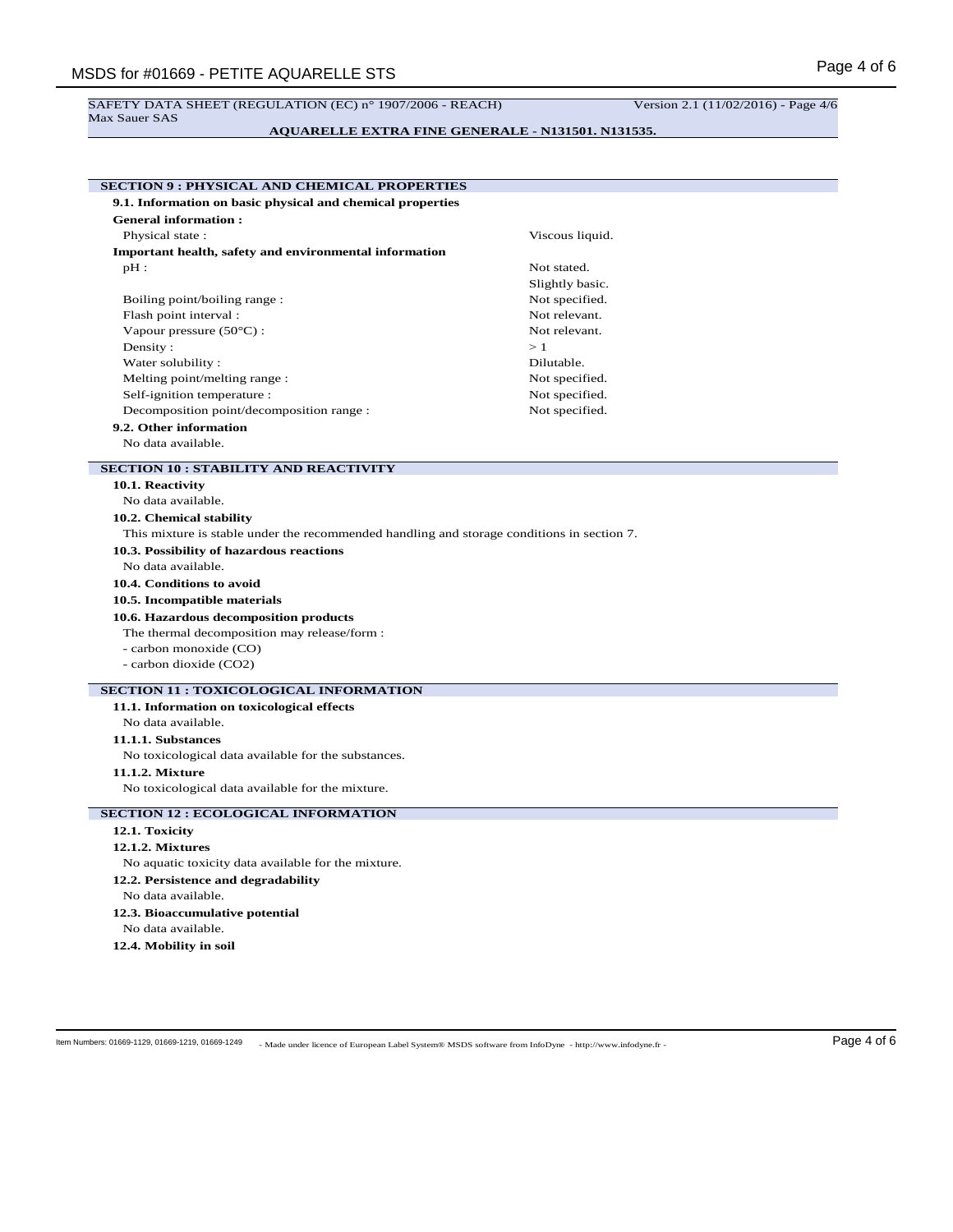### SAFETY DATA SHEET (REGULATION (EC) n° 1907/2006 - REACH) Version 2.1 (11/02/2016) - Page 5/6 Max Sauer SAS

## **AQUARELLE EXTRA FINE GENERALE - N131501. N131535.**

### No data available.

# **12.5. Results of PBT and vPvB assessment**

No data available.

# **12.6. Other adverse effects**

No data available.

# **SECTION 13 : DISPOSAL CONSIDERATIONS**

Proper waste management of the mixture and/or its container must be determined in accordance with Directive 2008/98/EC.

### **13.1. Waste treatment methods**

Do not pour into drains or waterways.

**Waste :**

Waste management is carried out without endangering human health, without harming the environment and, in particular without risk to water, air, soil, plants or animals.

Recycle or dispose of waste in compliance with current legislation, preferably via a certified collector or company.

Do not contaminate the ground or water with waste, do not dispose of waste into the environment.

### **Soiled packaging :**

Empty container completely. Keep label(s) on container.

Give to a certified disposal contractor.

## **SECTION 14 : TRANSPORT INFORMATION**

Exempt from transport classification and labelling.

Transport product in compliance with provisions of the ADR for road, RID for rail, IMDG for sea and ICAO/IATA for air transport (ADR 2015 - IMDG 2014 - ICAO/IATA 2015).

## **SECTION 15 : REGULATORY INFORMATION**

**15.1. Safety, health and environmental regulations/legislation specific for the substance or mixture**

- **Classification and labelling information included in section 2:**
- The following regulations have been used:
- EU Regulation No. 1272/2008 amended by EU Regulation No. 487/2013.
- EU Regulation No. 1272/2008 amended by EU Regulation No. 758/2013.
- EU Regulation No. 1272/2008 amended by EU Regulation No. 944/2013.
- EU Regulation No. 1272/2008 amended by EU Regulation No. 605/2014.
- EU Regulation No. 1272/2008 amended by EU Regulation No. 1297/2014.
- **Container information:**

The mixture is contained in packaging that does not exceed 125 ml.

- **Particular provisions :**
- No data available.

**- Standardised American system for the identification of hazards presented by the product in view of emergency procedures (NFPA 704) :**

NFPA 704, Labelling: Health=0 Inflammability=1 Instability/Reactivity=1 Specific Risk=none



## **- Swiss ordinance on the incentive tax on volatile organic compounds :**

64-17-5 éthanol, seulement s'il s'agit d'alcools impropres à la consommation (art. 31 de la loi fédérale sur l'alcool) 67-63-0 propane-2-ol (alcool isopropylique)<br>112-34-5 2-(2-n-butoxyéthoxy)éthanol (éther 112-34-5 <sup>2</sup>-(2-n-butoxyéthoxy)éthanol (éther mono-butylique de diéthylèneglycol)<br>67-56-1 méthanol (alcool méthylique)

méthanol (alcool méthylique)